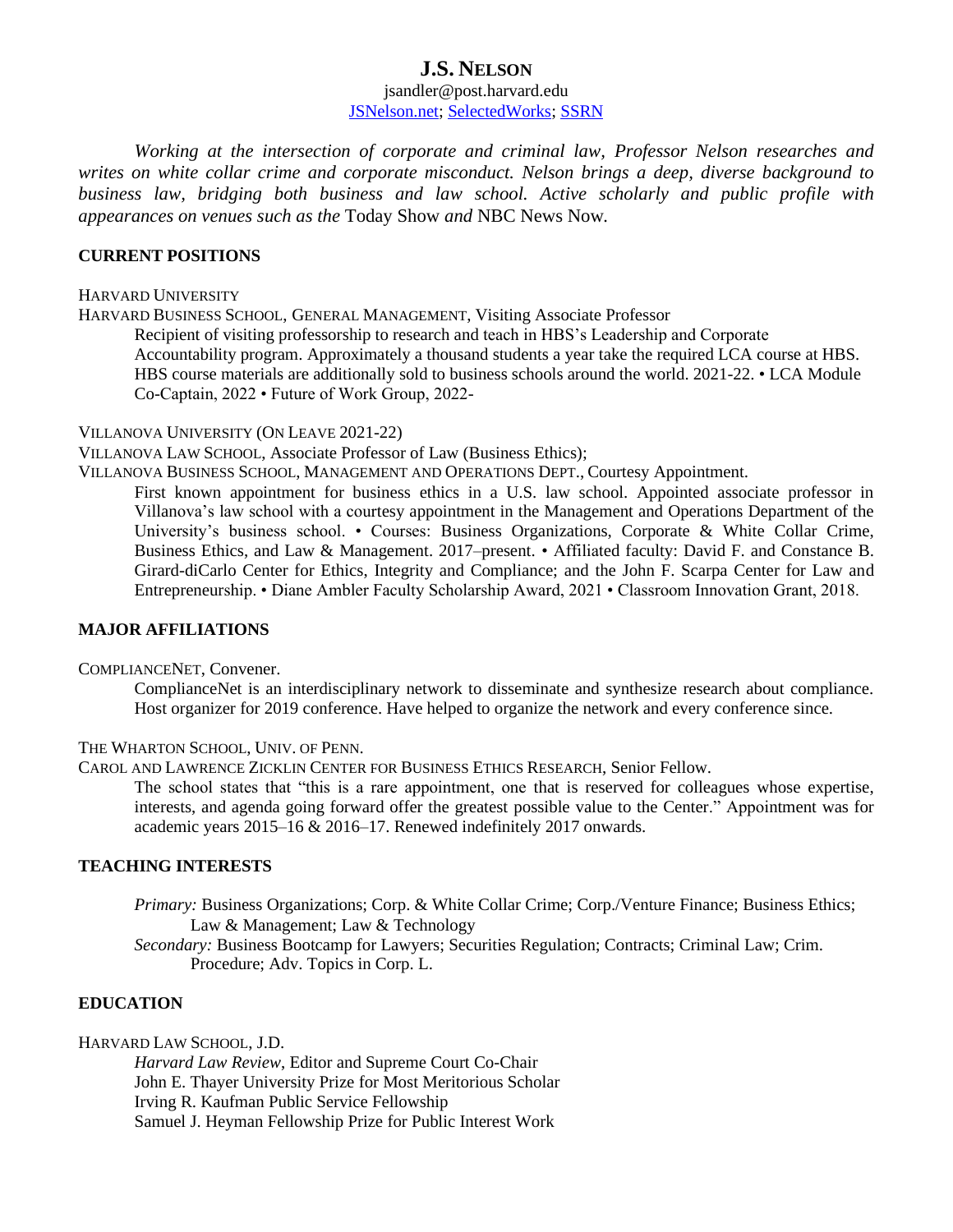YALE UNIVERSITY, B.A., Political Science, *honors and distinction in the major* Clement Prize for Best Senior Thesis on American Topic Frank M. Patterson Prize for Research in Political Science Block Fellowship for Research in Media and Government Hugh P. Brady Prize for Outstanding Student from the Northwest

# **ADDITIONAL PAPER AWARDS, RECOGNITION, KEYNOTES AND NAMED LECTURESHIPS**

- Albers Ethics Week Visiting Scholar, Center for Bus. Ethics, Seattle U. (2022)
- 36th Annual Francis G. Pileggi Distinguished Lecture in Law, Del. J. of Corp. L. (2022)
- Diane Ambler Faculty Scholarship Award (2021)
- Keynote, Center for Governance and Transparency, Annual Conf. (2020)
- Selected for New and Emerging Voices in Workplace Law, Emp. Discrimination L. Section and Lab. Rel. & Emp. L. Section Joint Program, Assoc. of Am. L. Schs. (2020)
- Selected for Emerging Voices in Securities Reg., Sec. Reg. Section, Assoc. of Am. L. Schs. (2018 & 2020)
- Holmes-Cardozo Award, Acad. of Legal Stud. in Bus. (2017)
- Distinguished Proceedings Paper, Acad. of Legal Stud. in Bus. (2013 & 2017)
- Ralph Bunche Outstanding Int'l Paper Award, Acad. of Legal Stud. in Bus. (2016)
- Best Paper Award, Western Acad. of Legal Stud. in Bus. (2014 & 2016)
- Outstanding Proceedings Award, Acad. of Legal Stud. in Bus. (2015)
- Outstanding Paper, Pacific Southwest Acad. of Legal Stud. in Bus. (2014)

# **PUBLICATIONS**

**BOOKS** 

• BUSINESS ETHICS: WHAT E[VERYONE](https://www.amazon.com/Business-Ethics-What-Everyone-Needs/dp/0190610263) NEEDS TO KNOW, co-authorship with Lynn A. Stout, Oxford U. Press (book under contract, forthcoming). Nominated before publication for Next Big Idea Club Winter 2021-22 (curated by Malcolm Gladwell, Adam Grant, Susan Cain, and Daniel Pink). Book website available [here.](https://www.jsnelson.net/book) Book promotional video available [here.](https://youtu.be/sQeFJ1ZxO2U)

### BOOK CHAPTERS/REFERENCE WORKS

- *The [Future of the Company and Its Liabilities: Watching the ESG Space,](https://papers.ssrn.com/sol3/papers.cfm?abstract_id=4057736) in* THE EDWARD ELGAR RESEARCH HANDBOOK ON CORPORATE LIABILITY (Martin Petrin & Christian Witting, eds., Edward Elgar Publishing, forthcoming).
- *Business Ethics: What the Corporate Law Bench and Bar Need to Know* (Francis G. Pileggi Distinguished Lecture in Law), 47 DEL. J. CORP. L. 1, \_\_\_ (forthcoming).
- *[Compliance as Management \("The Dark Side of Compliance"\)](https://papers.ssrn.com/sol3/papers.cfm?abstract_id=3451586)*, *in* CAMBRIDGE HANDBOOK OF COMPLIANCE (D. Daniel Sokol & Benjamin van Rooij, eds., Cambridge U. Press, 2021). Featured in lawpartner response to chapter: Jeffrey M. Kaplan, *[Does Compliance Have a Dark Side?](http://conflictofinterestblog.com/2019/12/does-compliance-have-a-dark-side.html)*, CONFLICT OF INTEREST BLOG, Dec. 27, 2019. Keynote to IAE Bus. Sch., Buenos Aires, Argentina, *[The Dark Side of Compliance](https://www.iae.edu.ar/es/LaEscuela/Eventos/Paginas/ElladooscurodeCompliance.aspx)*, July 2020 (over virtual platform during the coronavirus outbreak).
- *[Foreword to 2021 Norman J. Shachoy Symposium:](https://papers.ssrn.com/sol3/papers.cfm?abstract_id=3925292) Practical Ethics in Corporate Law: The Science, [Instruction and "Real-World" Application](https://papers.ssrn.com/sol3/papers.cfm?abstract_id=3925292)*, 66 VILL. L. REV. 875 (2022).
- *[Behavioral Ethics:](https://digitalcommons.law.villanova.edu/cgi/viewcontent.cgi?article=3505&context=vlr) The Science*, Practical Ethics in Corporate Law: The Science, Instruction and "Real-World" Application (2021 Norman J. Shachoy Symp.), 66 VILL. L. REV. 889 (2022) (moderator with panelists Niki den Nieuwenboer, Ann Tenbrunsel, and Linda K. Treviño).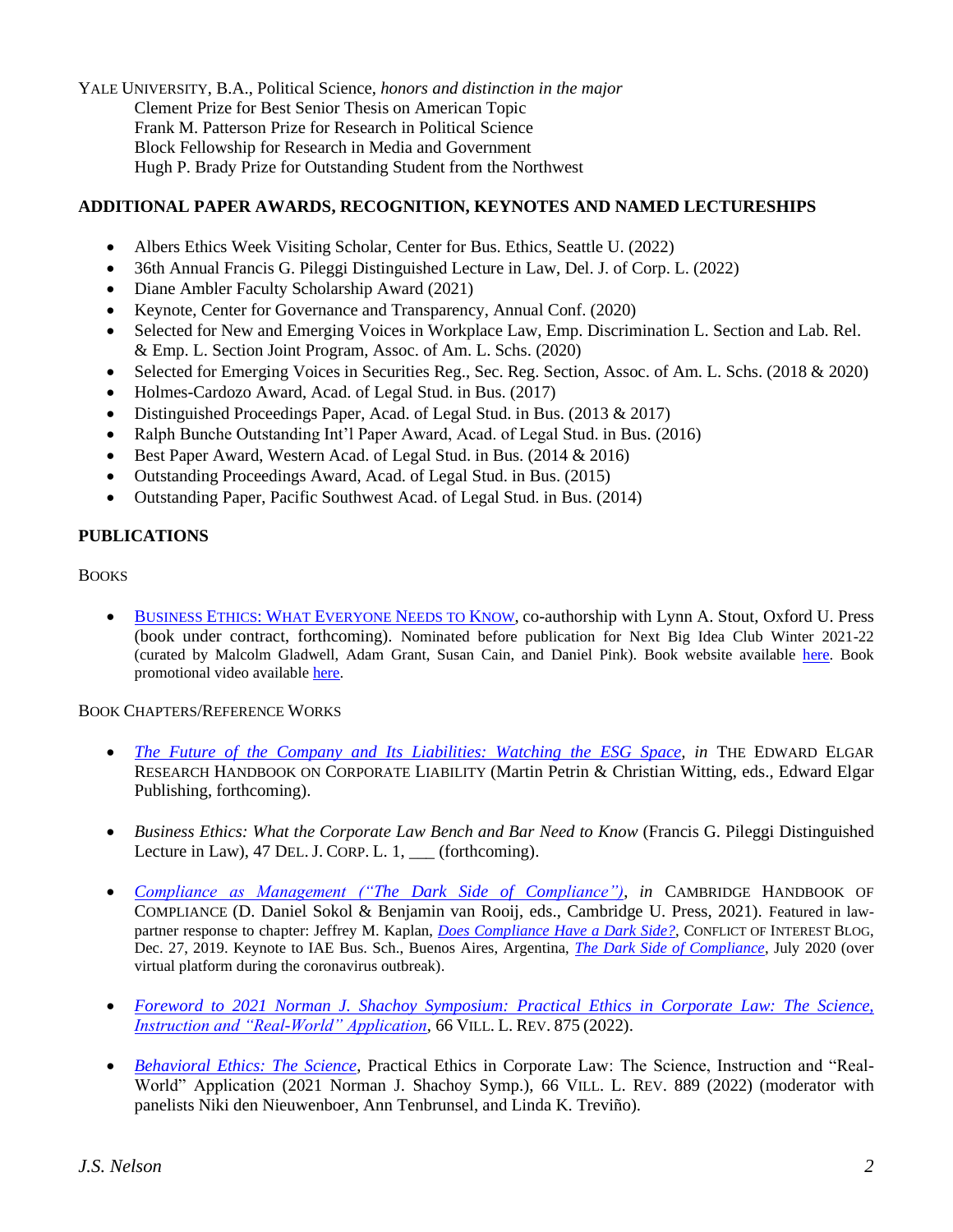- *[Lessons Learned from Research](https://digitalcommons.law.villanova.edu/cgi/viewcontent.cgi?article=3506&context=vlr)*, Practical Ethics in Corporate Law: The Science, Instruction and "Real-World" Application (2021 Norman J. Shachoy Symp.), 66 VILL. L. REV. 901 (2022) (moderator with panelists Niki den Nieuwenboer, Ann Tenbrunsel, and Linda K. Treviño).
- *[Bringing Ethics Back to Friedman's Call to](https://promarket.org/wp-content/uploads/2020/11/Milton-Friedman-50-years-later-ebook.pdf) Purpose for the Next 50 Years*, *in* MILTON FRIEDMAN 50 YEARS LATER, A REEVALUATION (Luigi Zingales, Jana Kasperkevic, & Asher Schechter, eds., ProMarket, Stigler Ctr. for the Study of the Econ. and the State, U. Chi., Booth Sch. of Bus., 2020).
- *Workplace [Surveillance,](https://www.ethicalsystems.org/workplace-surveillance/) in* ETHICAL SYSTEMS (ed. with Brian Harward, reference work for researchers and the public, 2020 onwards).

# **ARTICLES**

- *[Cryptocommunity Currencies](https://papers.ssrn.com/sol3/papers.cfm?abstract_id=3308645)*, 105 CORNELL L. REV. 3, 101 (2020). Highlighted in Columbia L. Sch.'s *Blue Sky*, Duke L. Sch.'s *Global Markets*, and Harvard L. Sch.'s *Just Money* blogs. Selected for "Emerging Voices in Securities Regulation," 2020 AALS Ann. Meeting.
- *[Management Culture & Surveillance](https://papers.ssrn.com/sol3/papers.cfm?abstract_id=3504408)* (Berle XI Symposium: Law and Corporate Culture) 43 SEATTLE L. REV. 2, 631 (2020) (solicited manuscript and presentation). Highlighted in Columbia L. Sch.'s *Blue Sky* and Duke L. Sch.'s *Global Markets* blogs. Featured in its own episode of Stanford L. Sch.'s *Business Scholars* podcast. Selected for "New and Emerging Voices in Workplace Law," 2020 AALS Ann. Meeting.
- *[Disclosure-Driven Crime](https://papers.ssrn.com/sol3/papers.cfm?abstract_id=3330314)*, 52 U.C. DAVIS L. REV. 3, 1487 (2019) *(formerly [The Criminal Bug: Volkswagen's](https://papers.ssrn.com/sol3/papers.cfm?abstract_id=2767255)  [Middle Management](https://papers.ssrn.com/sol3/papers.cfm?abstract_id=2767255) and ['Don't Ask, Don't Tell' Corporate Crime\)](https://papers.ssrn.com/sol3/papers.cfm?abstract_id=2979728)*. Distinguished Proceedings Prize & Holmes-Cardozo Award, 2017 Acad. of Legal Stud. in Bus. Highlighted in Oxford University's *Business Law* and Columbia L. Sch.'s *Blue Sky* blogs. Re-posted by the *Business Law Prof.* blog. Selected for AALS Crim. Justice Roundtable, 2017 ABA Meeting; and "Emerging Voices in Securities Regulation," 2018 AALS Ann. Meeting.
- *A Path to Developing More Insightful Business [School Graduates: A Systems-Based, Experiential](https://journals.aom.org/doi/abs/10.5465/amle.2018.0036)  [Approach to Integrating Law, Strategy, and Sustainability](https://journals.aom.org/doi/abs/10.5465/amle.2018.0036)* (with Constance E. Bagley, Adam J. Sulkowski, Sandra A. Waddock, & Paul Shrivastava), ACAD. OF MGMT. LEARNING AND EDUC. (AMLE), 2019 (peerreviewed business-school "A"-level management journal). Online first Nov. 2019; selected for print edition Vol. 19, No. 4; print released Dec. 1, 2020; [online print edition](https://journals.aom.org/doi/10.5465/amle.2018.0036) released Dec. 23, 2020.
- *[Paper Dragon Thieves](https://papers.ssrn.com/sol3/papers.cfm?abstract_id=2739013)*, 105 GEO. L.J. 4, 871 (2017). Best Paper Award, 2016 Western Acad. of Legal Stud. in Bus.; and Ralph Bunche Outstanding Int'l Paper Award, 2016 Acad. of Legal Stud. in Bus. Basis of 2020 Doctoral Dissertation applying ideas to Scandinavia and the European Union, "Monsoon Paper Dragons," Shruti Kashyap, Uppsala U., Sweden.
- *[The Corruption Norm](http://journals.sagepub.com/doi/full/10.1177/1056492616675415)*, 26 J. OF MGMT. INQUIRY 3, 280 (Nov. 2016) (special issue on corruption, management and organizations) (double-blind peer-reviewed journal of the Western Acad. of Mgmt.; submitted by special invitation).
- *[The Corporate Conspiracy Vacuum](https://papers.ssrn.com/sol3/papers.cfm?abstract_id=2488912)*, 37 CARDOZO L. REV. 1, 249 (2015) (special request for second article after publication of first in series). Outstanding Proceedings Award, 2015 Acad. of Legal Stud. in Bus.; Outstanding Paper, 2014 Pac. Sw. Acad. of Legal Stud. in Bus.; translation into Chinese and publication for the Chinese market.
- *[The Intracorporate Conspiracy Trap](https://papers.ssrn.com/sol3/papers.cfm?abstract_id=2488910)*, 36 CARDOZO L. REV. 3, 969 (2015). Best Paper Award, 2014 Western Acad. of Legal Stud. in Bus.
- *When Criminal Prosecution of a Business [and its Employees Creates a Conflict of Interest: Does](https://papers.ssrn.com/sol3/papers.cfm?abstract_id=2488920)  [Independent Counsel Address the Conflict?](https://papers.ssrn.com/sol3/papers.cfm?abstract_id=2488920)* (with Richard O. Parry), 20 J. OF LEGAL STUD. IN BUS. (2015- 16) (peer-reviewed specialty journal within the Acad. of Legal Stud. in Bus.).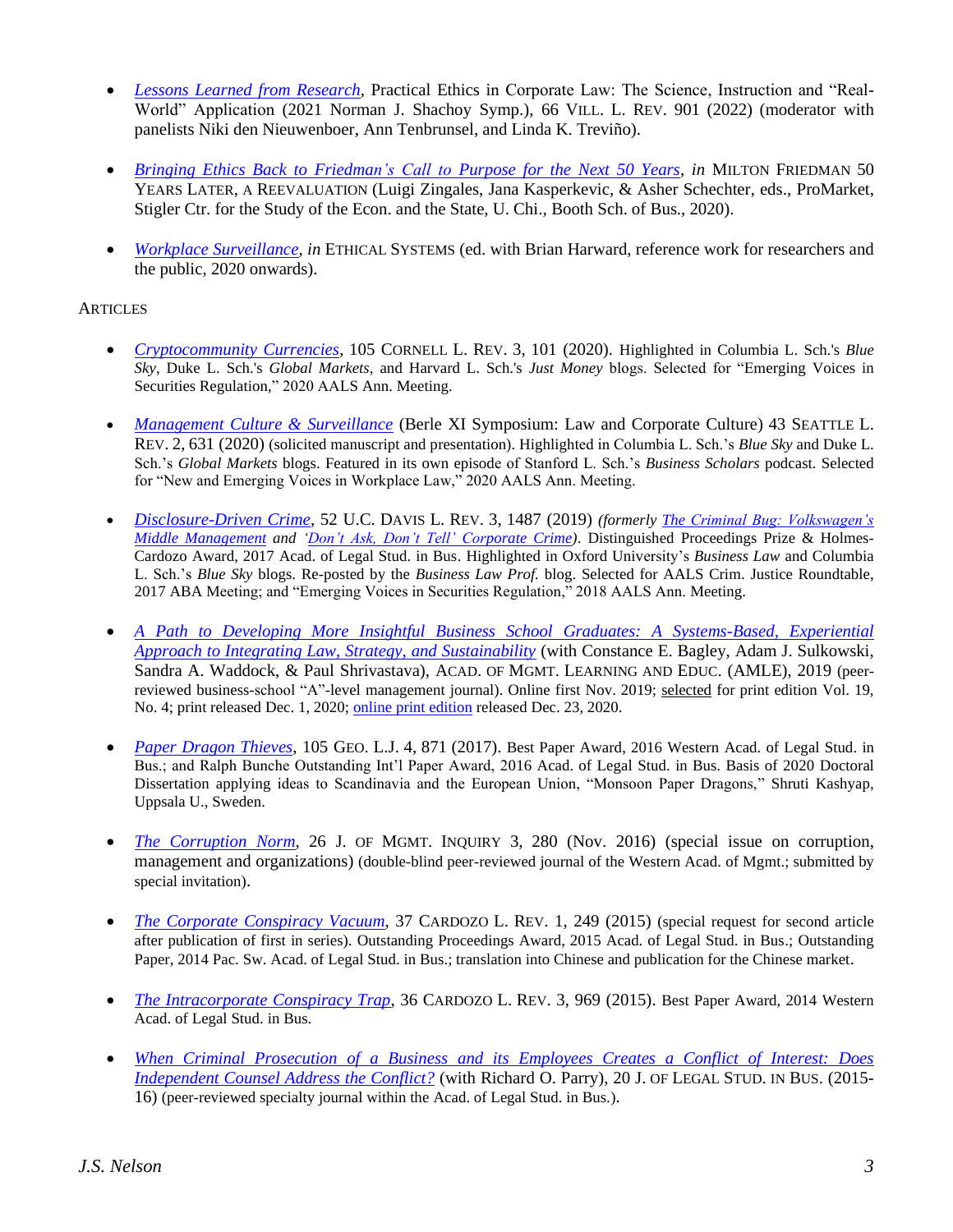- *Protecting Employee [Rights and Prosecuting Corporate Crimes: A Proposal for](https://papers.ssrn.com/sol3/papers.cfm?abstract_id=2488907) Criminal* Cumis *Counsel* (with Richard O. Parry), 10 BERKELEY BUS. L.J. 1, 115 (2013). Distinguished Proceedings Paper, 2013 Acad. of Legal Stud. in Bus.
- *[Federal Courts—Proposed Changes to the Ninth Circuit and the Federal Courts of Appeals—Final Report](https://papers.ssrn.com/sol3/papers.cfm?abstract_id=2488906)  [of the Commission on Structural Alternatives for the Federal Courts of Appeals; and S. 253, the Ninth](https://papers.ssrn.com/sol3/papers.cfm?abstract_id=2488906)  [Circuit Reorganization Act](https://papers.ssrn.com/sol3/papers.cfm?abstract_id=2488906)*, 113 HARV. L. REV. 3, 822 (2000).

# **JUDICIAL CLERKSHIPS AND SERVICE**

OFFICE OF STAFF COUNSEL, U.S. COURT OF APPEALS FOR THE TENTH CIRCUIT, Staff Counsel, 2003**–**2004.

HON. DAVID M. EBEL, U.S. COURT OF APPEALS FOR THE TENTH CIRCUIT, Law Clerk, 2002**–**2003.

HON. WILLIAM H. YOHN, JR., E. DIST. OF PA., Law Clerk, 2001**–**2002.

# **ADDITIONAL FUNDING, FELLOWSHIPS, & APPOINTMENTS**

- Chair, Entrepreneurship Section Interest Group, Tech. Section, Acad. of Legal Studies in Bus. (2021-)
- Hayek Fund for Scholars Grant, Inst. for Humane Stud. (2020)
- Collaborator, Ethical Systems, NYU Stern Sch. of Bus. (2019-)
- Co-founder, Acad. of Legal Studies in Bus. new section on Law & Management (2018-)
- Classroom Innovation Grant, Villanova University (2018)
- External Affiliate, Ostrom Workshop, Research Program on Cybersecurity and Internet Governance, Indiana University Bloomington (2017-)
- Network Fellow, Institute for Corruption Studies (2017-)
- Editor for Entrepreneurship Law, Ewing Marion Kauffman Found., EshipLaw.org (2016-)
- Gaylord Jentz Memorial Scholarship, Acad. of Legal Studies in Bus. (2015)
- Zicklin Ctr. for Bus. Ethics Res. Sem. in Normative Bus. Ethics, The Wharton Sch., U. Penn. (2014)
- Hurst Research Seminar in Legal Stud. and Ethics, Warrington Coll., U. Fla. (2014)

### **ACADEMIC EXPERIENCE**

GRADUATE SCHOOL OF BUSINESS, STANFORD UNIV.

CENTER FOR ENTREPRENEURIAL STUDIES, Advisor.

Presented series of workshops for MBA and graduate students. Topics included "*How to Use Your Lawyer for Your Best Value as a Start-up*" and "*Practical Tips for Negotiating Start-up Financing Events: Angel Investors and VC Term Sheets*." Performance rating "phenomenal." 2013–2017.

HAAS BUSINESS SCHOOL, UNIV. OF CALIF. AT BERKELEY, Faculty Mentor.

Mentored MBA students in the *New Venture Finance* class. 100% "rehire" reviews. 2013.

# MIHAYLO COLL. OF BUS. AND ECON., CALIF. STATE UNIV. AT FULLERTON, Adjunct Prof.

Taught classes *Business and Its Legal Environment* and *Commercial Law* (undergraduate students). Participated in curriculum design for the fourth-largest business school in the country. Performance review summary: "very knowledgeable, well-prepared, organized, enthusiastic, interactive, and highly engaging." 2011–2012.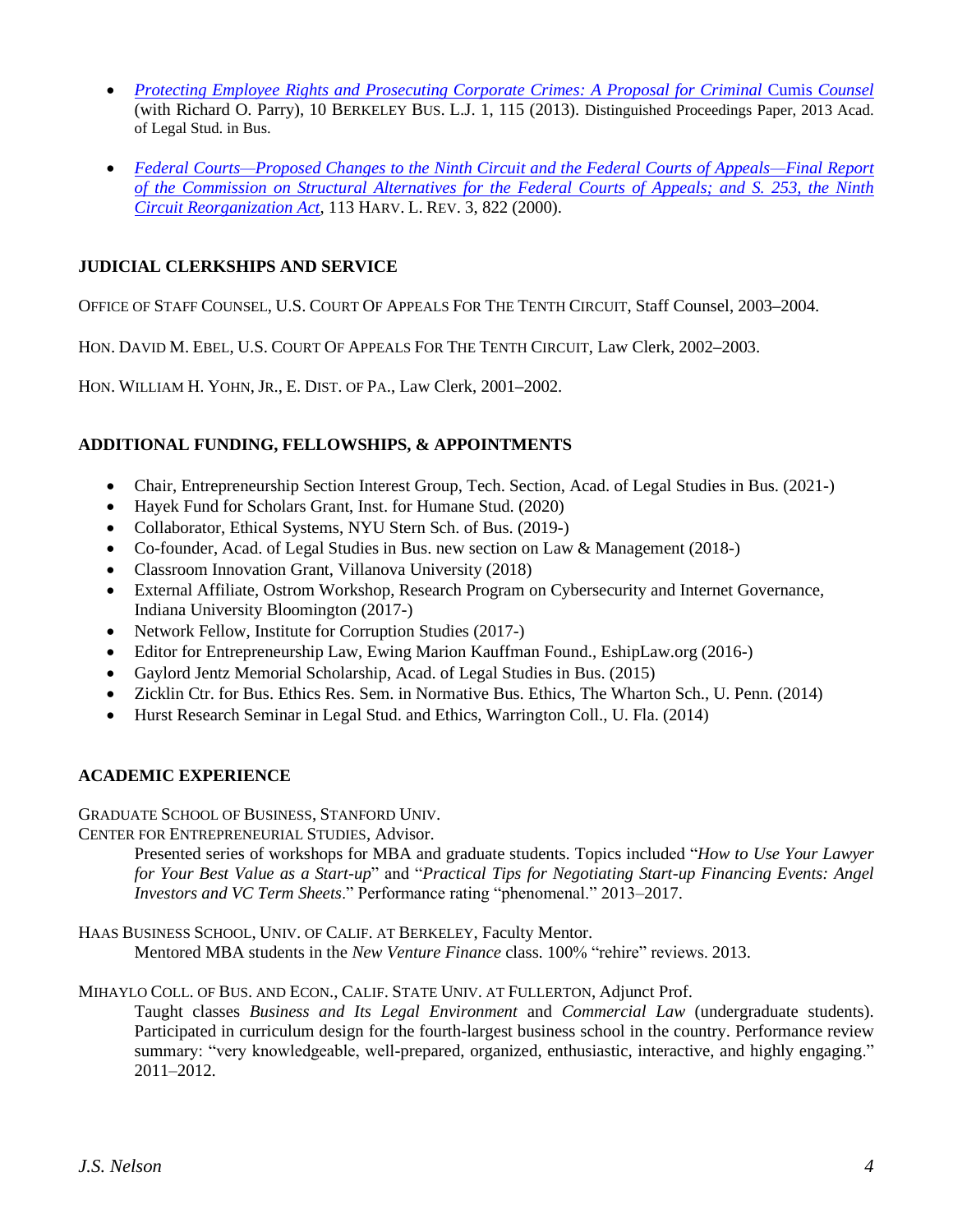PETER F. DRUCKER AND MASATOSHI ITO GRAD. SCH. OF MGMT., CLAREMONT GRAD. UNIV., Adjunct Prof.

Taught class *Business Law & Ethics* (MBA and Executive MBA students). Focus of the class was on keeping practicing businesspeople out of legal trouble. 95% of students would take another class with professor. Invited to teach extended versions of class for each program. 2010.

WESTERN STATE COLO. UNIV., Instructor.

Taught class *Your Civil Rights: Street Law for Adults* (undergrad. and graduate students, cross-listed in Political Science and Extended Studies departments). Focus of the class was on criminal procedure, criminal law, and civil rights. Straight "A"s in all 8 evaluation categories. 100% of respondents would take another class with instructor. 2008.

# **LEGAL WORK EXPERIENCE**

JOSEPHINE SANDLER NELSON, LLC, and previous forms, Owner.

Founded and manage own consulting firm that provides contract business advising and select legal guidance to entrepreneurs, start-ups, and professional services firms. 2006**–**present.

BROWNSTEIN, HYATT & FARBER, P.C., Denver, CO, Associate.

Represented contract, antitrust, and white collar defense clients through court proceedings and arbitrations. Significant appellate work in commercial fraud and services cases. 2005**–**2006.

DIST. ATTNY'S OFFICE, Denver, CO, Deputy District Attorney.

Prosecuted a range of offenses from third-degree assaults, to child abuse, and sex crimes. Focused on domestic violence cases. Worked to develop victims' testimony and to bring difficult domestic violence cases to trial. Tried nine solo cases to juries with a 90% conviction rate. Shepherded more than 1,000 cases to resolution. 2005.

POWELL, GOLDSTEIN, FRAZER & MURPHY, LLP, Int'l Bus. Litigation, Wash., D.C.**,** Summer Assoc., 2001.

### **PROFESSIONAL NON-LEGAL EXPERIENCE**

PUBLIC FINANCIAL MGMT. INC., Phila., PA, Analyst.

Conducted strategic consulting and privatization projects to rescue distressed cities. Sized and structured over \$1.5 billion in bonds for clients in coordination with investment banks. 1996**–**1998.

### **ADDITIONAL PUBLICATIONS, HBS PUBLICATIONS, MEDIA, & WORKS-IN-PROGRESS**

### SHORTER WORKS

- *[The Management Case for Inclusionary](https://clsbluesky.law.columbia.edu/2021/03/16/the-management-case-for-inclusionary-corporate-purpose/) Corporate Purpose*, COLUM. L. SCH. BLUE SKY BLOG, Mar. 16, 2021.
- *[Bringing Business Ethics Back to Friedman's Call to](https://thecustomer.net/bringing-business-ethics-back-to-friedmans-call-to-purpose/) Purpose*, THE CUSTOMER, Oct. 8, 2020.
- *[Bringing Ethics Back to Friedman's Call to Purpose for the Next 50 Years](https://promarket.org/2020/10/07/ethics-milton-friedman-purpose-corporations/)*, U. CHI. PROMARKET BLOG, Oct. 7, 2020; distributed in the Aspen Institute's **IDEAS WORTH T[EACHING](https://myemail.constantcontact.com/Capitalism-After-the-Pandemic---More-Ideas-Worth-Teaching.html?soid=1100946954324&aid=VwDSxOZelK8)** newsl., Oct. 8, 2020; selected to be **book** [chapter](https://promarket.org/wp-content/uploads/2020/11/Milton-Friedman-50-years-later-ebook.pdf) in MILTON FRIEDMAN 50 YEARS LATER, A REEVALUATION (Luigi Zingales, Jana Kasperkevic, & Asher Schechter, eds., ProMarket, Stigler Ctr. for the Study of the Econ. and the State, U. Chi., Booth Sch. of Bus., 2020).
- *[Opinion:](https://www.hrdive.com/news/5-ethical-challenges-employers-will-face-as-they-reopen/579989/) [5 Ethical Challenges Employers Will Face as They Reopen](https://www.hrdive.com/news/5-ethical-challenges-employers-will-face-as-they-reopen/579989/)*, HR DEEP DIVE, June 17, 2020; selected for BUS. ETHICS H[IGHLIGHTS](https://businessethicshighlights.com/2020/06/19/ethical-challenges-for-reopening/), June 19, 2020.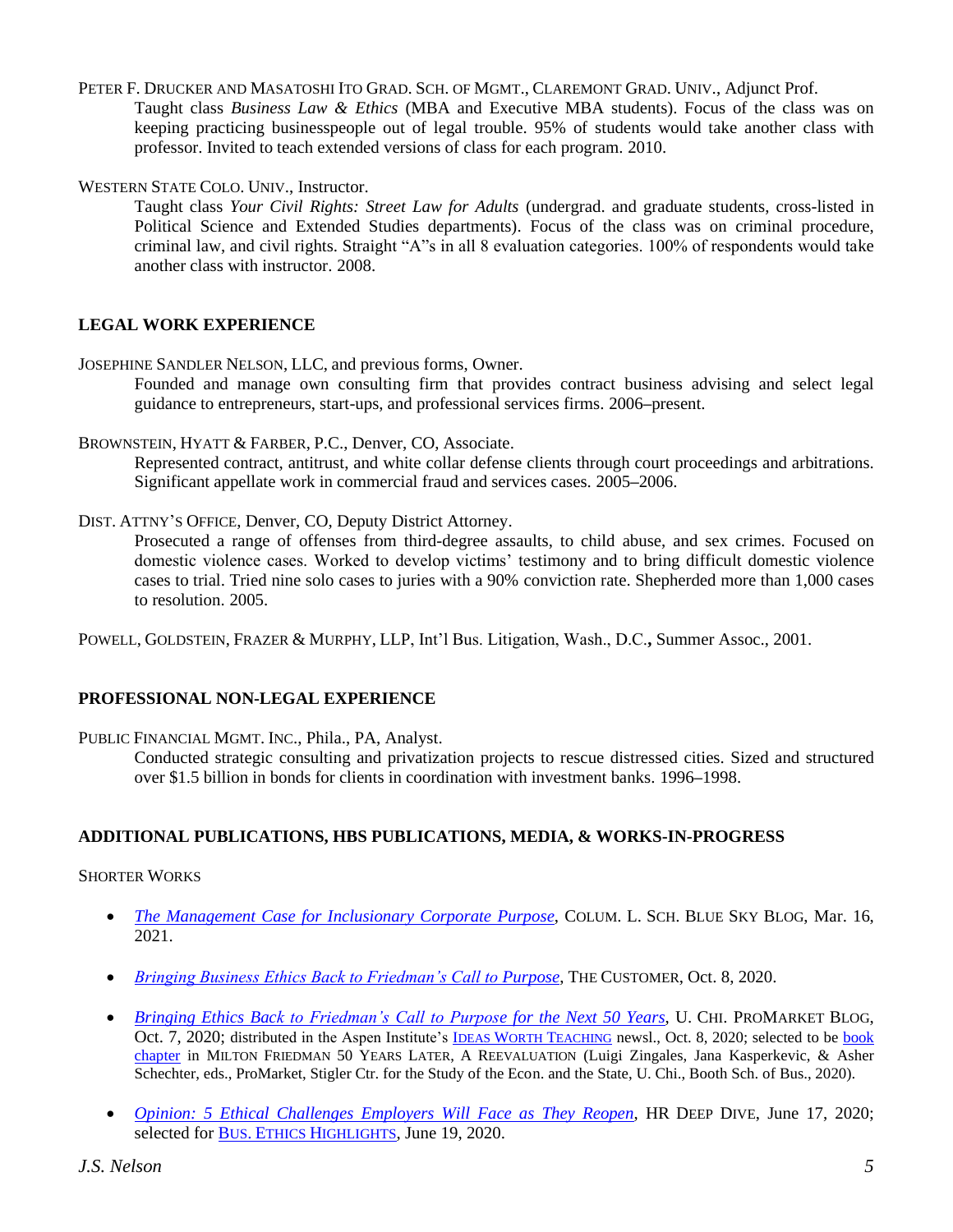- *[5 Ethical Challenges During COVID-19 That Businesses Need to Meet](https://www.ethicalsystems.org/5-ethical-challenges-during-covid-19-that-businesses-need-to-meet/)*, N.Y.U. ETHICAL SYS. NEWSL., June 3, 2020.
- *[The Case for Cryptocurrencies as a New Category of Regulated Non-Sovereign](https://justmoney.org/j-s-nelson-the-case-for-cryptocurrencies-as-a-new-category-of-regulated-non-sovereign-fiat-currency/) Fiat Currency,* HARV. L. SCH. JUST MONEY BLOG, Mar. 31, 2020.
- *[Why Cryptocurrencies Should Be Evaluated as Fiat Money](https://clsbluesky.law.columbia.edu/2020/02/27/why-cryptocurrencies-should-be-evaluated-as-fiat-money/)*, COLUM. L. SCH. BLUE SKY BLOG, Feb. 27, 2020.
- *How Cryptocurrencies Should Be [Regulated as Non-Sovereign Fiat Currencies](https://sites.duke.edu/thefinregblog/2020/02/18/how-cryptocurrencies-should-be-regulated-as-non-sovereign-fiat-currencies/)*, THE FINREG BLOG: COMMENTARY BY FACULTY AND AFFILIATES OF THE DUKE L. GLOBAL FIN. MKTS CTR. [hereinafter DUKE L. GLOBAL MKTS], Feb. 18, 2020.
- *[A Warning About the Combination of Management Culture & Surveillance](https://sites.duke.edu/thefinregblog/2020/02/03/a-warning-about-the-combination-of-management-culture-surveillance/)*, DUKE L. GLOBAL MKTS, Feb. 3, 2020 (post by special request).
- *[The Potentially Toxic Combination of Management](https://clsbluesky.law.columbia.edu/2020/01/29/the-potentially-toxic-combination-of-management-culture-and-modern-surveillance/) Culture and Modern Surveillance*, COLUM. L. SCH. BLUE SKY BLOG, Jan. 29, 2020 (post by special request).
- *['Don't Ask, Don't Tell' Corporate Crime](http://clsbluesky.law.columbia.edu/2017/07/19/dont-ask-dont-tell-corporate-crime/)*, COLUM. L. SCH. BLUE SKY BLOG, July 19, 2017 (post by special request).
- *[Law, Management, and Strategy: Collapsing Boundaries and Managing the Interstices](https://journals.aom.org/doi/10.5465/AMBPP.2017.14871symposium)*, ACAD. OF MGMT. PROC. (Jan. 2017) (with Adam J. Sulkowski, Constance E. Bagley, Inara Scott, Paul Shrivastava, and Sandra A. Waddock).
- *[Notes on the Origin of "The Normalization of Corruption",](https://managementink.wordpress.com/2016/12/07/notes-on-the-origin-of-the-normalization-of-corruption)* MGMT. INK, Dec. 7, 2016.
- *[The Normalization of Corruption and Wells Fargo's 2 Million False Accounts](https://managementink.wordpress.com/2016/12/05/the-normalization-of-corruption-and-wells-fargos-2-million-false-accounts/)*, MGMT. INK, Dec. 5, 2016.
- *[Fumigating the Criminal Bug: New Research on the Insulation of Volkswagen's Middle Management](https://www.law.ox.ac.uk/business-law-blog/blog/2016/05/fumigating-criminal-bug-new-research-insulation-volkswagen%E2%80%99s-middle)*, OXFORD BUS. L. BLOG, May 5, 2016 (article selected by Oxford as best new research and post solicited by special request; reposted by the editors of the BUS. L. PROF. BLOG as *[Josephine Sandler Nelson on Volkswagen](http://lawprofessors.typepad.com/business_law/2016/05/josephine-sandler-nelson-on-volkswagen.html)*).
- *[The Ethical Slide, Train Tickets, and Helping the Next Generation of Corporate Leaders to Choose](http://www.theconglomerate.org/2015/01/the-ethical-slide-train-tickets-and-helping-next-generation-of-corporate-leaders-to-choose-different.html)  [Differently](http://www.theconglomerate.org/2015/01/the-ethical-slide-train-tickets-and-helping-next-generation-of-corporate-leaders-to-choose-different.html)*, THE CONGLOMERATE: BUS., L., ECON. & SOC'Y [hereinafter THE CONGLOM.], Jan. 30, 2015.
- *[The Intracorporate Conspiracy Doctrine and](http://www.theconglomerate.org/2015/01/the-intracorporate-conspiracy-doctrine-and-do-litigation-incentives.html) D&O Litigation Incentives*, THE CONGLOM., Jan. 29, 2015.
- *[The Intracorporate Conspiracy Doctrine and CEO Turnover](http://www.theconglomerate.org/2015/01/the-intracorporate-conspiracy-doctrine-and-ceo-turnover.html)*, THE CONGLOM., Jan. 28, 2015.
- *[Frustration with the Intracorporate Conspiracy Doctrine Distorts Other Areas of Law](http://www.theconglomerate.org/2015/01/frustration-with-the-intracorporate-conspiracy-doctrine-distorts-other-areas-of-law.html)*, THE CONGLOM., Jan. 27, 2015.
- *[The Silenced Connecticut Sex-Abuse Case](http://www.theconglomerate.org/2015/01/the-silenced-connecticut-sex-abuse-case.html)*, THE CONGLOM., Jan. 26, 2015.
- *[How We Should Have Tried Monsignor Lynn](http://www.theconglomerate.org/2015/01/how-we-should-have-tried-monsignor-lynn.html)*, THE CONGLOM., Jan. 23, 2015.
- *[Sex Abuse, Priests, and Corporate Conspiracy](http://www.theconglomerate.org/2015/01/sex-abuse-priests-and-corporate-conspiracy.html)*, THE CONGLOM., Jan. 22, 2015.
- *[Where are the Prosecutions for Corporate Conspiracy?](http://www.theconglomerate.org/2015/01/where-are-the-prosecutions-for-corporate-conspiracy.html)*, THE CONGLOM., Jan. 21, 2015.

*J.S. Nelson 6*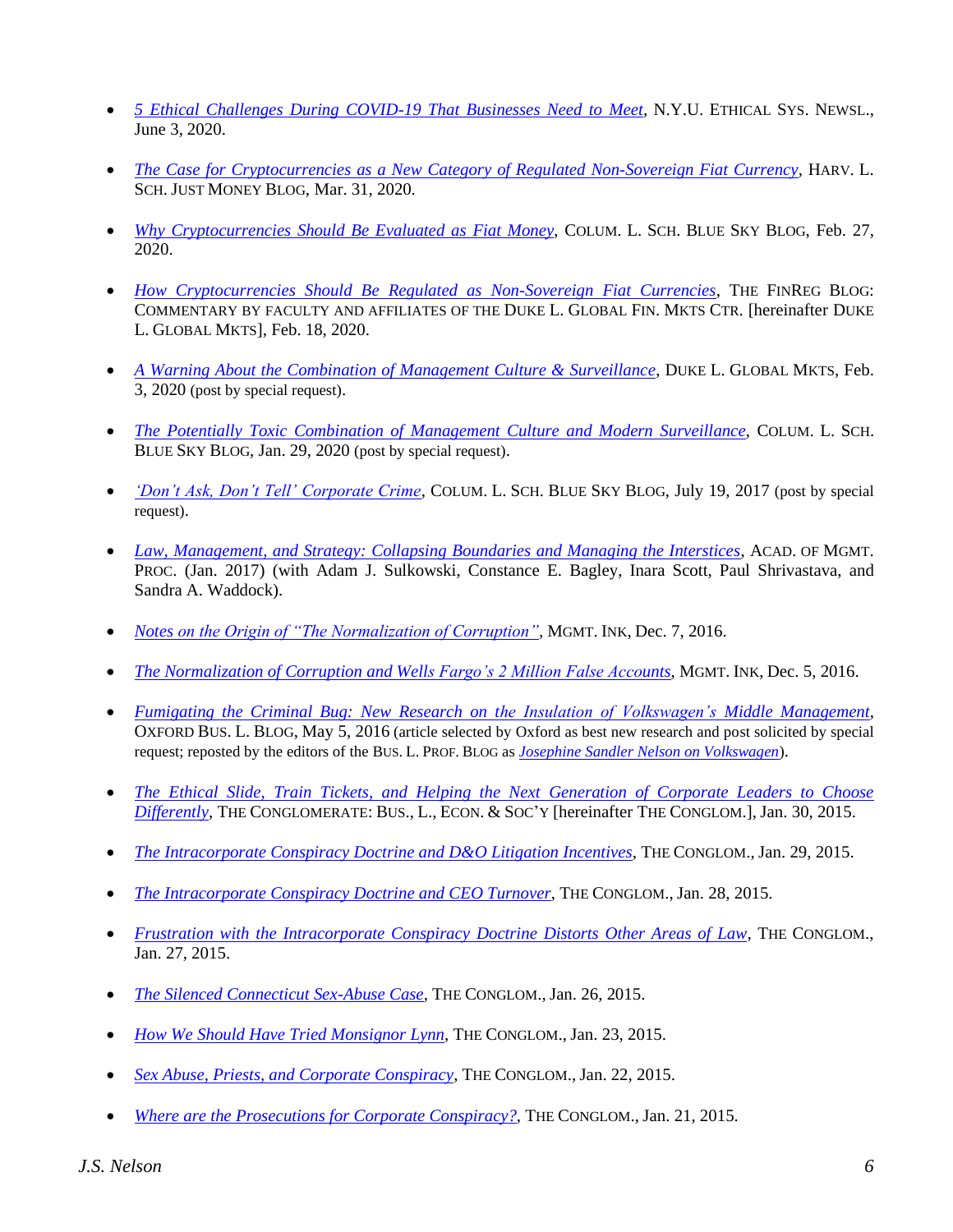- *[Corporate Conspiracy Charges for the Financial Crisis](http://www.theconglomerate.org/2015/01/corporate-conspiracy-charges-for-the-financial-crisis.html)*, THE CONGLOM., Jan. 20, 2015.
- *[JPMorgan's Witness and the Holes in Corporate Criminal Law](http://www.theconglomerate.org/2015/01/jp-morgans-witness-and-the-holes-in-corporate-criminal-law.html)*, THE CONGLOM., Jan. 20, 2015.
- *[The Conflict of Interest Inherent in a Corporation Paying for Its Employee's Counsel: A Better Model for](https://sites.law.berkeley.edu/thenetwork/2013/08/19/the-conflict-of-interest-inherent-in-a-corporation-paying-for-its-employees-counsel-a-better-model-for-preventing-and-addressing-corporate-crime/)  Preventing and [Addressing Corporate Crime](https://sites.law.berkeley.edu/thenetwork/2013/08/19/the-conflict-of-interest-inherent-in-a-corporation-paying-for-its-employees-counsel-a-better-model-for-preventing-and-addressing-corporate-crime/)*, THE NETWORK: BUS. AT BERKELEY L., Aug. 19, 2013.

# HARVARD BUSINESS SCHOOL PUBLICATIONS

- *Fiduciary Duties Law for Managers: An Overview*, HARV. BUS. PUBL'G, HBS # 322-073, Nov. 2021 (with Trevor Fetter).
- *Sexual Misconduct in the Workplace: Considerations for Managers*, HARV. BUS. PUBL'G, HBS # 322-085, Jan. 2022 (with Trevor Fetter).

# MEDIA

- *[J.S. Nelson | Business Ethics: What Everyone Needs to Know](https://redcircle.com/shows/build-your-network/episodes/110e3376-2a93-43f2-802d-e777ffade384)*, BUILD YOUR NETWORK, 753 (May 2, 2022) (podcast listed in *Forbes* as among the *10 Podcasts to Change Your Life*).
- *[Professor J.S. Nelson Delivers 36th Annual Francis G. Pileggi Distinguished Lecture in Corporate Law,](https://djcl.org/professor-j-s-nelson-delivers-36th-annual-francis-g-pileggi-distinguished-lecture-in-corporate-law/)*  DEL. J. CORP. L. online (April 28, 2022).
- *[Professor J.S. Nelson Led Members of the DSBA through the 36th Annual Francis G. Pileggi Distinguished](https://www.instagram.com/p/CcyQrequLy4/)  [Lecture,](https://www.instagram.com/p/CcyQrequLy4/) DEL. J. OF CORP. L. on Instagram (April 25, 2022).*
- *[How to Avoid the 'Ethical Slide' That Leads Companies Astray](https://hbswk.hbs.edu/item/how-to-avoid-the-ethical-slide-that-leads-companies-astray)*, WORKING KNOWLEDGE: BUSINESS RESEARCH FOR BUSINESS LEADERS (Harvard Business School, April 17, 2022) (article by Lane Lambert about book, its takeaways, and impact).
- *[Social Impact Authors: How & Why Harvard Business School's J.S.](https://medium.com/authority-magazine/social-impact-authors-how-why-harvard-business-schools-js-nelson-is-helping-to-change-our-world-899d2fc972f7) Nelson Is Helping To Change Our [World,](https://medium.com/authority-magazine/social-impact-authors-how-why-harvard-business-schools-js-nelson-is-helping-to-change-our-world-899d2fc972f7)* AUTHORITY MAGAZINE, March 24, 2022 (interview).
- *['Tattleware': How Your Boss Might Be Tracking Your Remote Activity](https://www.youtube.com/watch?v=btPThKZNSeo)*, THE TODAY SHOW and rebroadcast on NBC NEWS NOW, Feb. 23, 2022 (interviewed on surveillance software and employee relations).
- *[Book Bites](https://nextbigideaclub.com/magazine/business-ethics-everyone-needs-know-bookbite/32144/?_branch_match_id=971791180588629615&utm_campaign=author-share&utm_medium=share&_branch_referrer=H4sIAAAAAAAAA8soKSkottLXz0utKEnKTM9MSU3USywo0MvJzMvWTyotzsxLLS7WTS3JyEwuBgAuVD5dLAAAAA%3D%3D)*, THE NEXT BIG IDEA CLUB (curated by Malcolm Gladwell, Susan Cain, Daniel Pink, and Adam Grant), Winter 2022 Nominee (relating the top five things that people can take away from my business ethics book).
- *[Students, Faculty Reflect on 100 Years of Harvard Business School's Case Method](https://www.thecrimson.com/article/2021/12/13/100-years-of-hbs-case-method/)*, HARV. CRIMSON, Dec. 13, 2021 (quoted on the value of the case method in teaching to prepare students for the future).
- *Conduct Tech May [Fail to Deliver Insights, While Increasing Data](https://www.thomsonreuters.com/en.html) Privacy Risk, Ethical Issues*, THOMSON REUTERS: REGULATORY INTELLIGENCE, Oct. 29, 2021 (quoted on the impact of surveillance on women, minorities, and star performers in the workforce); [republished](https://www.jdsupra.com/legalnews/conduct-tech-may-fail-to-deliver-2894506/) in JDSUPRA, Nov. 3, 2021.
- *[EU Rules Governing Artificial Intelligence Will Put Compliance Obligations on Facial Recognition](https://www.thomsonreuters.com/en.html)  [Regtech](https://www.thomsonreuters.com/en.html)*, THOMSON REUTERS: REGULATORY INTELLIGENCE, Oct. 8, 2021 (quoted on surveillance systems)[; republished](https://www.jdsupra.com/legalnews/eu-rules-governing-artificial-7340844/#:~:text=EU%20rules%20governing%20artificial%20intelligence%20will%20put%20compliance%20obligations%20on%20facial%20recognition%20regtech,-Rachel%20Wolcott&text=These%20legislative%20and%20regulatory%20efforts,or%20conducted%20under%20licence%20only.) in JDSUPRA, Oct. 13, 2021.
- *Required Reading: 13 Books MBA Professors [at Harvard, Kellogg, and Elsewhere are Telling](https://www.businessinsider.com/books-mba-business-school-professors-recommend-students-read-2021-9) Students to [Read This Year](https://www.businessinsider.com/books-mba-business-school-professors-recommend-students-read-2021-9)*, BUSINESS INSIDER, Sept. 21, 2021 (quoted on books helpful for students).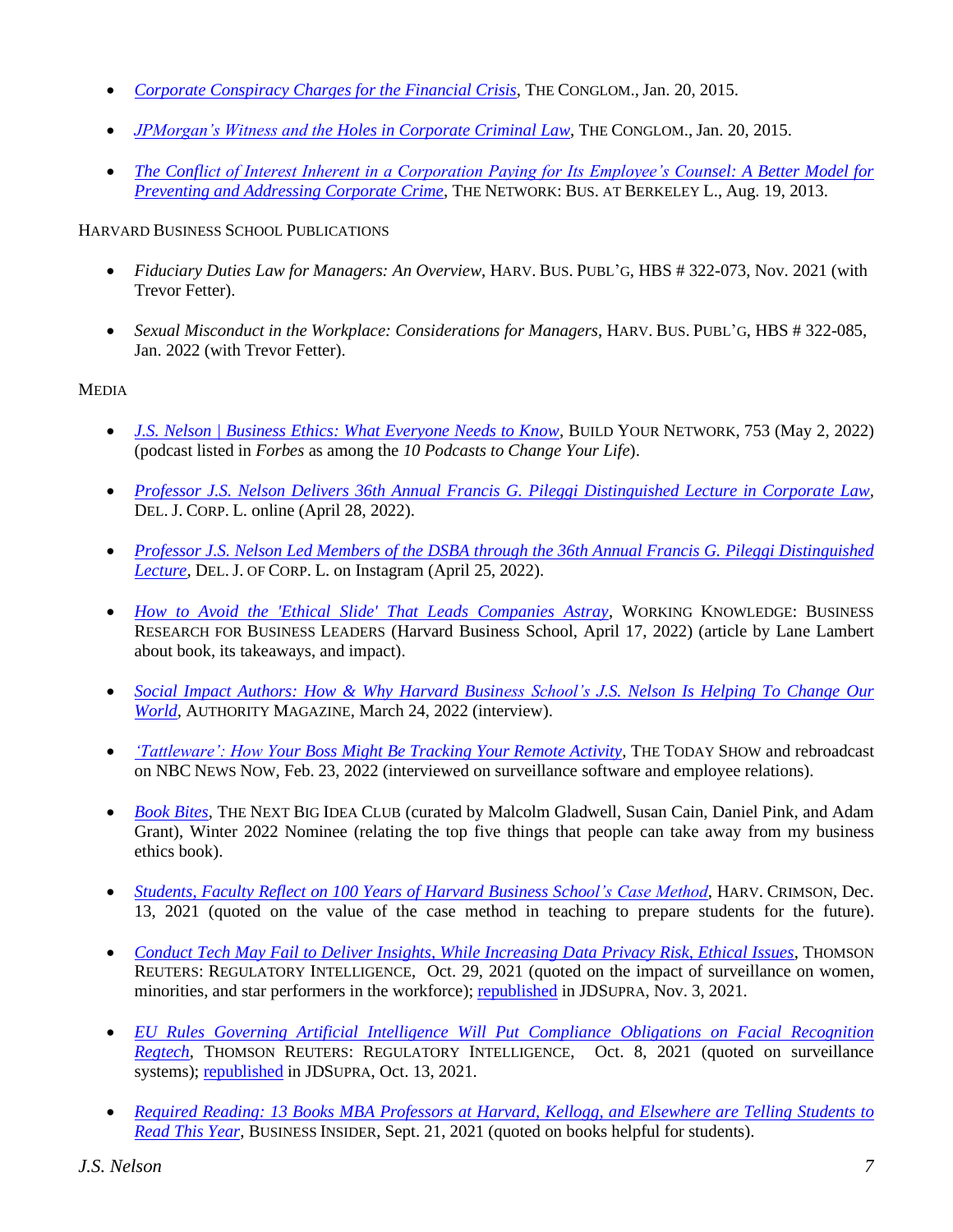- *[Presentation of Senior Compliance Paper Award,](https://www.compliancenet.org/2021)* ComplianceNet2021, U. Coll. London, Online During Coronavirus Outbreak, June 2021.
- *[Compliance in Short, Incentive Systems, Part 1](https://youtu.be/76Mjjh_a4-U)* (reference video), GOVERNANCE AND TRANSPARENCY CTR., IAE BUS. SCH., Buenos Aires, Argentina, April-May 2021.
- *[Compliance in Short, Incentive Systems, Part 2](https://youtu.be/Cs0iE8l2NRI)* (reference video), GOVERNANCE AND TRANSPARENCY CTR., IAE BUS. SCH., Buenos Aires, Argentina, April-May 2021.
- *Women's Financial Well-Being*, Webcast, Mar. 31, 2021 (moderator with panelists Meredith L. Carter, Elizabeth Capana, and Kaylan Sliney; co-sponsored by the Women's Law Caucus, the Villanova Parents and Non-traditional Students Group, the Health Law Society, and the Corporate Law Society).
- *[Analysis: Firms' Surveillance Use Risks Squashing Positive Compliance Behavior, Culture Change Gains](https://www.thomsonreuters.com/en.html)*, THOMSON REUTERS: REGULATORY INTELLIGENCE, Mar. 18, 2021 (quoted on reasons for the rising use of surveillance software).
- *[Behavioral Ethics: The Science](https://vums-web.villanova.edu/Mediasite/Play/e9a8f67e496745dc84dcf59d9a8eddcc1d)*, Practical Ethics in Corporate Law: The Science, Instruction and "Real-World" Application, Broadcast, VILLANOVA L. REV. NORMAN J. SHACHOY SYMP., Feb. 19, 2021 (moderator with panelists Profs. Niki den Nieuwenboer, Ann Tenbrunsel, and Linda K. Treviño).
- *Lessons [Learned from Research](https://vums-web.villanova.edu/Mediasite/Play/51f4a470a3664ecbb408cded447ebdfb1d)*, Practical Ethics in Corporate Law: The Science, Instruction and "Real-World" Application, Broadcast, VILLANOVA L. REV. NORMAN J. SHACHOY SYMP., Feb. 19, 2021 (moderator with panelists Profs. Niki den Nieuwenboer, Ann Tenbrunsel, and Linda K. Treviño).
- *[Closing Remarks](https://vums-web.villanova.edu/Mediasite/Play/b7a411370935405f8c75004e2b0af15a1d)*, Practical Ethics in Corporate Law: The Science, Instruction and "Real-World" Application, Broadcast, VILLANOVA L. REV. NORMAN J. SHACHOY SYMP., Feb. 19, 2021.
- *[A Path to Developing More Insightful Business School Graduates](https://journals.aom.org/doi/epub/10.5465/amle.2018.0036)* (video introduction), 19 ACAD. OF MGMT. LEARNING AND ED. 4, Jan. 6, 2021.
- *[Microsoft Patents New Software That Can Detect When Employees are Lazy](https://nypost.com/2020/12/03/microsoft-patents-software-that-detects-lazy-employees/)*, N.Y. POST, Dec. 3, 2020, (quoted on workplace surveillance software).
- *[Microsoft's New 'Productivity Score' Lets Your Boss Monitor How Often You Use Email and Attend Video](https://www.forbes.com/sites/rachelsandler/2020/11/25/microsofts-new-productivity-score-lets-your-boss-monitor-how-often-you-use-email-and-attend-video-meetings/?sh=62fc5b491a46)  [Meetings](https://www.forbes.com/sites/rachelsandler/2020/11/25/microsofts-new-productivity-score-lets-your-boss-monitor-how-often-you-use-email-and-attend-video-meetings/?sh=62fc5b491a46)*, FORBES, Nov. 25, 2020 (quoted on implications of workplace surveillance in Microsoft365 office product). Follow-up story soon afterwards: *[Microsoft Makes Changes to Productivity Score Tool](https://www.forbes.com/sites/rachelsandler/2020/12/01/microsoft-makes-changes-to-productivity-score-tool-after-privacy-backlash/?sh=70b726c37270)  [After Privacy Backlash](https://www.forbes.com/sites/rachelsandler/2020/12/01/microsoft-makes-changes-to-productivity-score-tool-after-privacy-backlash/?sh=70b726c37270)*, FORBES, Dec. 1, 2020.
- *[Better Compliance Through Less Surveillance: No Excuses for Poor Management](https://youtu.be/PcswWCK2QCM)*, Broadcast Keynote Address & Panel Interaction with business leaders, anti-corruption and ethics experts, lawyers, complianceand risk-practitioners, civil society representatives and academics, Co-sponsored by IESE CTR. FOR BUS. IN SOC'Y, U. NAVARRA, Barcelona, Spain, GOVERNANCE AND TRANSPARENCY CTR., IAE BUS. SCH., Buenos Aires, Argentina, and The CRIM. L. DEP'T, AUSTRAL U. L. SCH., Oct. 22, 2020 (over virtual platform during the coronavirus outbreak).
- *[This Tech Could Let Bosses Spy on You While You're Working from Home](https://www.deseret.com/indepth/2020/7/27/21326471/coronavirus-working-from-home-remote-employee-surveillance-software-time-doctor-prodoscore)*, DESERET NEWS, July 28, 2020 (quoted on surveillance software).
- *[Hindsight Is 20/20: Living Your Culture in The Next](https://www.workitdaily.com/living-your-culture-next-normal/the-past-is-present) Normal*, WORKITDAILY, July 10, 2020 (quoted on ethics in managerial decisions).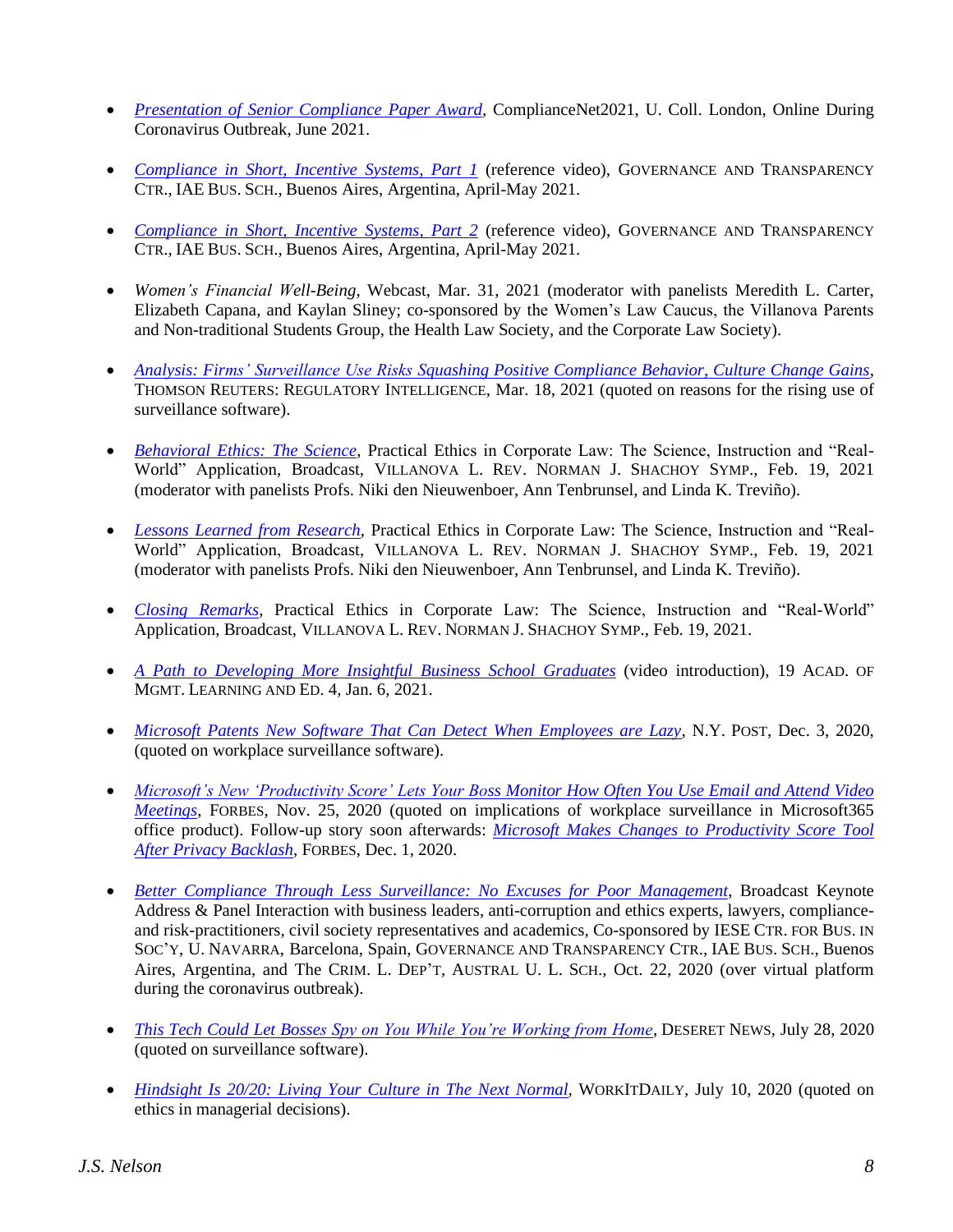- *[The Dark Side of Compliance](https://www.youtube.com/watch?v=hNtLC8Nx0rA&feature=emb_logo)*, Broadcast Keynote Address & Panel Interaction with International Compliance Officers, GOVERNANCE AND TRANSPARENCY CTR., IAE BUS. SCH., Buenos Aires, Argentina, July 2, 2020 (over virtual platform during the coronavirus outbreak).
- *[Straight Talk About the Business Ethics](https://www.ethicalsystems.org/straight-talk-about-the-business-ethics-of-workplace-surveillance/) of Workplace Surveillance*, ETHICAL SYS. BLOG, June 21, 2020; [introduction and video](https://www.ethicalsystems.org/straight-talk-about-the-business-ethics-of-workplace-surveillance/) published in the ETHICAL SYS. NEWSL., July 7, 2020.
- *[Ethical Challenges for Reopening](https://businessethicshighlights.com/2020/06/19/ethical-challenges-for-reopening/)*, BUS. ETHICS HIGHLIGHTS, June 19, 2020 (citing my work for how ethical concerns become particularly important during the pandemic).
- *[Professor J S Nelson on Surveillance](https://human-risk.com/the-human-risk-podcast/)*, HUMAN RISK PODCAST (Episode 46), June 4, 2020.
- *[Professor J.S. Nelson](https://preventablesurprises.com/issues/covid-19-breaking-the-fever/)*, BREAKING THE FEVER PODCAST (Episode 10), June 3, 2020.
- *[Josephine Nelson](https://us02web.zoom.us/j/84716411452)*, BREAKING THE FEVER (Webcast Call-in), June 2, 2020.
- *[Josephine Nelson on Workplace Surveillance](https://andrewkjennings.com/2020/03/30/josephine-nelson-on-workplace-surveillance/)*, STAN. L. SCH. BUS. SCHOLARS PODCAST, Mar. 30, 2020 (entire episode interview).
- *Does [Compliance Have A](http://conflictofinterestblog.com/2019/12/does-compliance-have-a-dark-side.html) Dark Side?*, CONFLICT OF INTEREST BLOG, Dec. 27, 2019 (reacting to my "Dark Side of Compliance" thesis).
- *[Equifax, SEC and Deloitte Cyber Breaches: Is It Time To Remove Executive Immunity From](https://www.forbes.com/sites/roomykhan/2017/10/03/equifax-sec-and-deloitte-cyber-breaches-is-it-time-to-remove-executive-immunity-from-prosecutions/#5b7102bf727f)  [Prosecutions?](https://www.forbes.com/sites/roomykhan/2017/10/03/equifax-sec-and-deloitte-cyber-breaches-is-it-time-to-remove-executive-immunity-from-prosecutions/#5b7102bf727f)*, FORBES MAG., Oct. 3, 2017 (quoted on executive immunity).
- *[Uber—A Paradigm Shifting Unicorn: Do the Rules Not Apply?](https://www.forbes.com/sites/roomykhan/2017/05/11/uber-a-paradigm-shifting-unicorn-do-the-rules-not-apply/2/#725ca8213529)*, FORBES MAG., May 11, 2017 (quoted on Uber's business culture).

### WORKS-IN-PROGRESS

- *Autonomy-Threatening Worker Surveillance* (currently a series of articles; solicitation by Cambridge U. Press to become a book).
- *Engaging Middle Management.*
- *Abusive Internal Corporate Controls.*
- *International Law and Enterprise Shells: A Proposal for Corporate Liability Reform* (currently an article; solicitation by German-based Lambert Acad. Pub. to become a book).
- *Smothering the Agents: How Supreme Court Majorities and Dissents Misunderstand Corporate Control.*
- *Entrepreneurs and White Collar Crime: Bootstrapping Right into Trouble*.

# **CONFERENCES ORGANIZED**

*[ComplianceNet2022](https://www.compliancenet.org/2022)*, U. Amsterdam Sch. of L., Amsterdam, The Netherlands, July 2022 (co-convener).

*[ComplianceNet2021](https://www.compliancenet.org/2021)*, U. Coll. London, London, England, June 2021 (co-convener, online during coronavirus).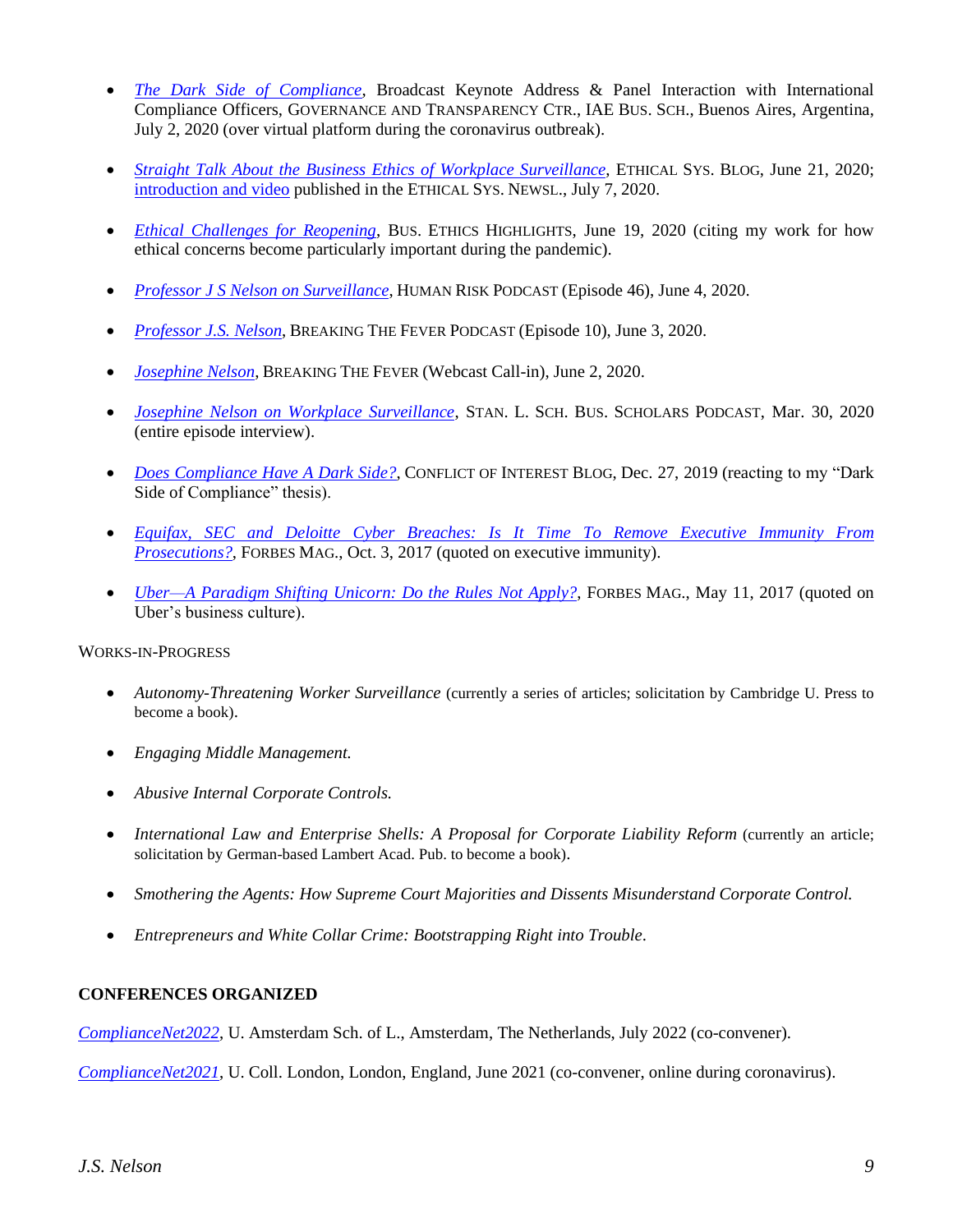*Practical [Ethics in Corporate Law: The Science, Instruction, and "Real World" Application](https://www.youtube.com/watch?v=zWzbQXmQxTk)*, Villanova L. Sch, Villanova, PA, Feb. 2021 (Villanova L. Rev. Norman J. Shachoy Symposium; co-sponsored by David F. and Constance B. Girard-diCarlo Center for Ethics, Integrity and Compliance; online during coronavirus).

*ComplianceNet2020*, U. Coll. London, London, England, June 2020 (co-convener, postponed due to coronavirus).

*[ComplianceNet: Business Ethics](https://www.compliancenet.org/copy-of-2019)*, Villanova L. Sch., Villanova, PA, June 2019 (co-convener and host school).

*Business Ethics Colloquium*, Villanova L. Sch., Villanova, PA, Apr. 2018 (organizer).

# **INVITED WORKSHOPS AND SYMPOSIA**

- *Vanderbilt Law and Business, 24th Annual Law & Business Conference*, Vanderbilt Law Sch., Nashville, TN, March 2022.
- *Berle XII Symposium: Corporate Capitalism and the City of God*, Adolf Berle Ctr. on Corps, L. and Soc'y, Seattle U.L. Sch., Seattle, WA, May 2021.
- *New and Emerging Voices in Workplace Law*, AALS Section on Emp. Discrimination L. & AALS Section on Labor Rel. and Emp. L., AALS Ann. Meeting, Wash., D.C., Jan. 2020.
- *Emerging Voices in Sec. Reg.*, AALS Section on Sec. Reg., AALS Ann. Meeting, Wash., D.C., Jan. 2020.
- *Midwestern Law & Economics Assoc. Conf.*, Villanova L. Sch., Villanova, PA, Oct. 2019.
- *Berle XI Symposium: Law and Corporate Culture*, Adolf Berle Ctr. on Corps, L. and Soc'y, Seattle U.L. Sch., Seattle, WA, May 2019.
- *Corporate Governance "Counter-narratives": On Corporate Purpose and Shareholder Value(s)*, Millstein Ctr. for Global Mkts and Corp. Ownership, Colum. L. Sch., New York, NY, Mar. 2019.
- *Corporate Law & Governance*, The Lynn Stout Mem. Conf., New York, NY, Feb. 2019 (moderator).
- *Compliance and Internal Firm Behavior*, Cambridge Handbook on Compliance Authors' Conf., Gainesville, FL, Jan. 2019.
- *All-Academy Panel "Tom Dunfee Memorial Symposium on Law at AOM: Legal Lacunae & Governance Solutions Related to Human Well-Being*,*"* Acad. of Mgmt. Int'l Ann. Meeting, Chicago, IL, Aug. 2018; repeated for the Acad. of Legal Stud. in Bus, Portland, OR, Aug. 2018.
- *Social Issues in Management (SIM)-Organizations and the Environment (ONE)-Public and Nonprofit (PNP) Junior Faculty Consortium PDW*, Acad. of Mgmt. Int'l Ann. Meeting, Chicago, IL, Aug. 2018.
- *Corporate Crime & Ethics of Disclosure*, Law & Soc'y Ann. Meeting, Toronto, ON, June 2018.
- *Mid-Atlantic Junior Faculty Forum*, U. Richmond, Richmond, VA, May 2018.
- *Corporate Compliance and Ethics: Current Issues in Law, Policy & Management*, U. Mich. Ross Sch. of Bus., Ann Arbor, MI, May 2018.
- *Corporate Compliance & Organizational Change,* Notre Dame L. Sch., South Bend, IN, Apr. 2018.

*Emerging Voices in Securities Regulation*, AALS Sec. Reg. Section, AALS Ann. Mtng., San Diego, CA, Jan. 2018.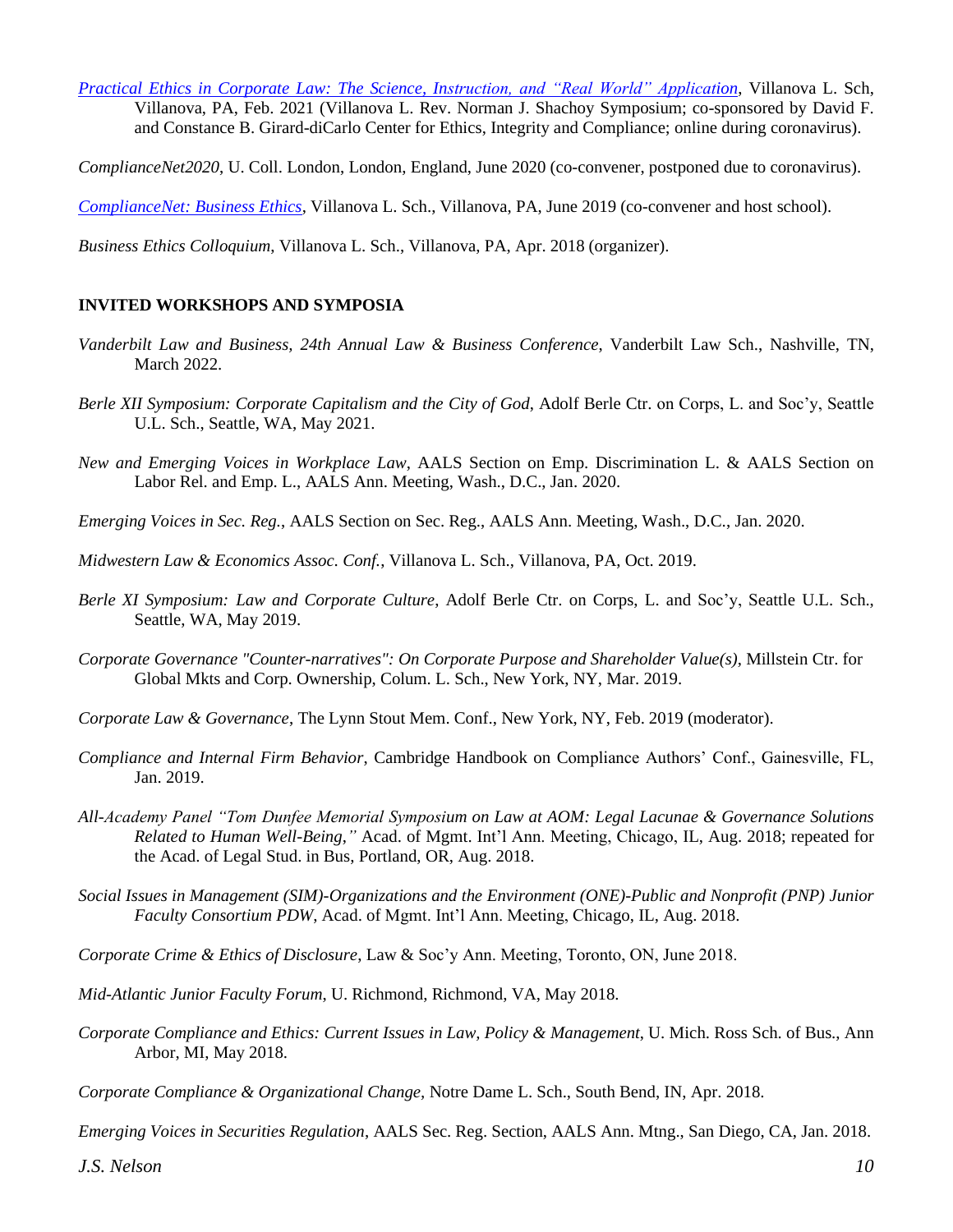*Criminal Justice Roundtable*, AALS Crim. Just. Section, ABA Meeting, Wash., D.C., Nov. 2017.

- *4 th Bi-annual Workshop on Business Ethics,* European Inst. for Adv. Stud. in Mgmt., Brussels, Belgium, Nov. 2017 (declined).
- *Normative Business Ethics Workshop Series*, Carol and Lawrence Zicklin Ctr. for Bus. Ethics Res., The Wharton Sch., U. Penn., Phila., PA, Oct. 2017.
- *All-Academy Panel "At the Interface: Law, Management & Strategy*,*"* Acad. of Mgmt. Int'l Ann. Meeting, Atlanta, GA, Aug. 2017; repeated for the Acad. of Legal Stud. in Bus, Savannah, GA, Aug. 2017.
- *Business Law Colloquium,* John. F. Scarpa Ctr. for L. & Entrepreneurship, Villanova L. Sch., Villanova, PA, Apr. 2017.
- *Huber Hurst Research in Legal Studies and Ethics Seminar*, San Francisco, CA, Feb. 2016 (discussant).
- *Preventative and Positive Roles of Law Symposium*, Ross Sch. of Bus., U. Mich., Ann Arbor, MI, July 2015.
- *Huber Hurst Research in Legal Studies and Ethics Seminar*, Warrington Coll. of Bus. Admin., U. Fla., Gainesville, FL, Feb. 2014.
- *Inaugural Normative Business Ethics Workshop Series*, Carol and Lawrence Zicklin Ctr. for Bus. Ethics Res., The Wharton Sch., U. Penn., Phila., PA, Jan. 2014.

#### **PRESENTATIONS**

- *A Case for Stakeholder Capitalism* (requested topic for planned debate), Harvard Business School Faculty, Business in Global Society Initiative, Boston, MA, Nov. 2021.
- *Emerging Digital Legal Issues for Businesses and Managers Panel,* Soc'y for Bus. Ethics, Online During Coronavirus Outbreak, July 2021.
- *[A View of Compliance in U.K. and U.S. Practice Panel,](https://www.compliancenet.org/2021)* ComplianceNet2021, U. Coll. London, Online During Coronavirus Outbreak, June 2021 (chair).
- *[Compliance: Arguments for Various](https://www.compliancenet.org/2021) Models Panel,* ComplianceNet2021, U. Coll. London, Online During Coronavirus Outbreak, June 2021 (chair).
- *[Cambridge Handbook of Compliance Panel,](https://www.compliancenet.org/2021)* ComplianceNet2021, U. Coll. London, Online During Coronavirus Outbreak, June 2021.
- *How Compliance Pushes Over-Surveillance and Increases Corporate Wrongdoing,* Nat'l Bus. L. Scholars' Conf., Online During Coronavirus Outbreak, June 2021.
- *Does Shareholder Primacy Exacerbate Racial, Gender, and Economic Inequality? Panel,* AALS & Socio-Econ. Ann. Meeting, Online During Coronavirus Outbreak, Jan. 2021.
- *[Better Compliance Through Less Surveillance Keynote](https://youtu.be/PcswWCK2QCM)*, 10th Ann. Conf. on Compliance and Corp. Governance, Governance and Transparency Ctr., IAE Bus. Sch., Buenos Aires, Argentina; Co-sponsored by IESE Ctr. for Bus. in Soc'y, U. Navarra, Barcelona, Spain, and The Crim. L. Dep't, Austral U. L. Sch.; Online During Coronavirus Outbreak, Oct. 2020.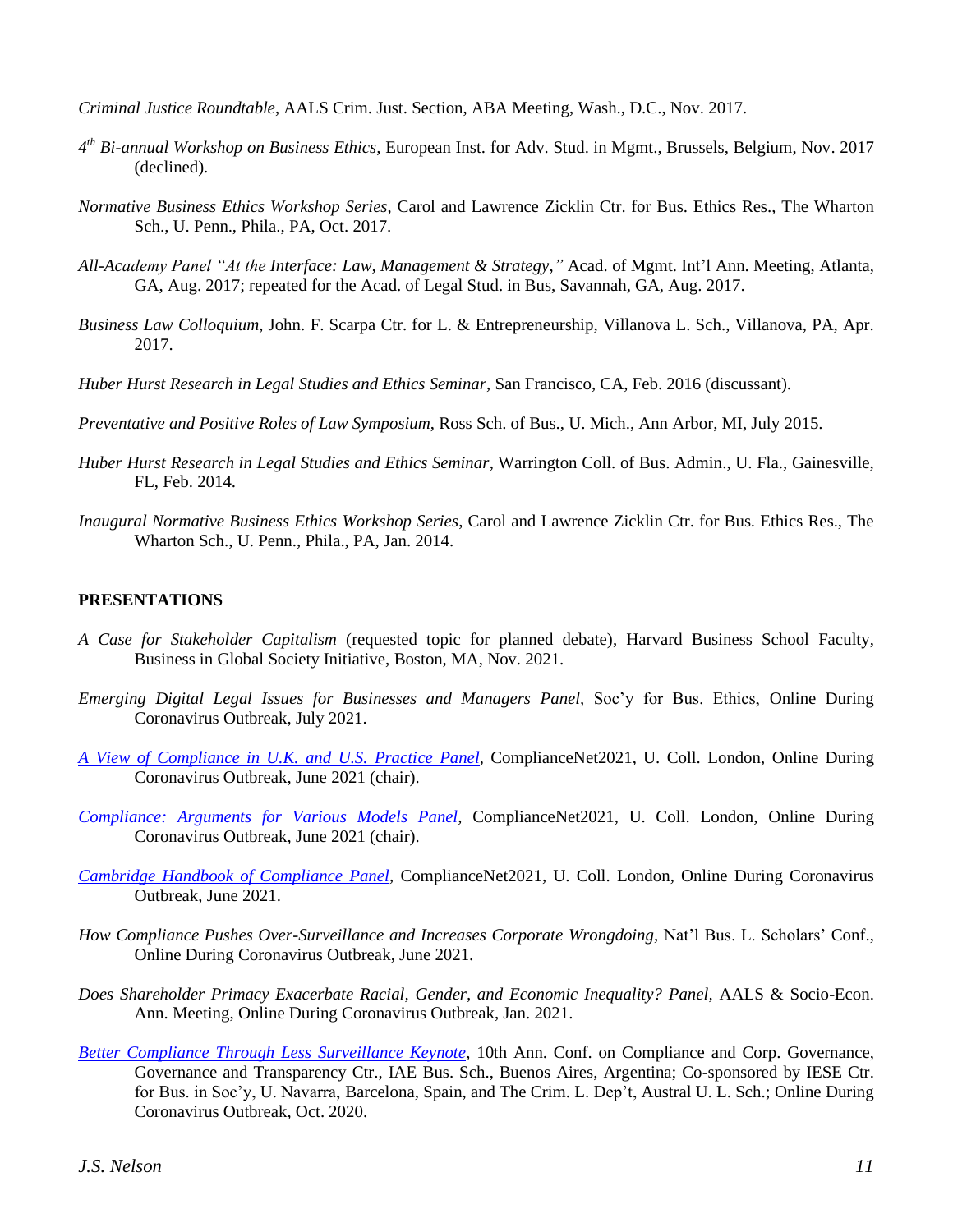- *Ten Years After Dodd-Frank: Is the Financial System Safer? Panel,* Acad. of Legal Stud. in Bus., Online During Coronavirus Outbreak, Aug. 2020.
- *The Privacy-Autonomy Divide*

Nat'l Bus. L. Scholars' Conf., Online During Coronavirus Outbreak, June 2021. Acad. of Legal Stud. in Bus., Online During Coronavirus Outbreak, Aug. 2020.

#### *Cryptocommunity Currencies*

Acad. of Legal Stud. in Bus., Online During Coronavirus Outbreak, Aug. 2020. Nat'l Bus. L. Scholars' Conf., Online During Coronavirus Outbreak, June 2020. Corp. L. Seminar Guest Lecture, Fordham L. Sch., NY, NY, Feb. 2020. AALS Ann. Meeting, Wash., D.C., Jan. 2020. Midwestern Law & Econ. Assoc. Conf., Villanova L. Sch., Villanova, PA, Oct. 2019.

#### *The Dark Side of Compliance*

Acad. of Legal Stud. in Bus., Online During Coronavirus Outbreak, Aug. 2020. Keynote, Governance and Transparency Center, IAE Bus. Sch., Buenos Aires, Argentina, Online During Coronavirus Outbreak, July 2020. ComplianceNet: Business Ethics, Villanova, PA, June 2019 (chair).

#### *Management Culture and Surveillance*

Acad. of Legal Stud. in Bus., Online During Coronavirus Outbreak, Aug. 2020. AALS Ann. Meeting, Wash., D.C., Jan. 2020. Berle XI Symp. on Corp. Culture, Seattle, WA, May 2019.

#### *Corporate Governance Panels*

Acad. of Legal Stud. in Bus., Online During Coronavirus Outbreak, Aug. 2020 (organizer). Lynn Stout Mem. Conf., New York, NY, Feb. 2019 (moderator). Acad. of Legal Stud. in Bus., Portland, OR, Aug. 2018. Acad. of Legal Stud. in Bus., Savannah, GA, Aug. 2017. Acad. of Legal Stud. in Bus., San Juan, PR, Aug. 2016. Acad. of Legal Stud. in Bus., Phila., PA, Aug. 2015.

- *Autonomy-Threatening Worker Surveillance,* Nat'l Bus. L. Scholars' Conf., Online During Coronavirus Outbreak, June 2020.
- *The Limitations of Corporate Law Panel,* Law & Soc'y Ann. Meeting, Online during the Coronavirus Outbreak, May 2020.

*Evaluating Cryptocurrencies & Other Market Developments Roundtable,* Law & Soc'y Ann. Meeting, Online during the Coronavirus Outbreak, May 2020 (chair).

- *The State of Business Ethics and Compliance,* ComplianceNet: Business Ethics, Villanova, PA, June 2019 (organizer and moderator).
- *The Ethics of Workplace Surveillance & Monitoring Panel,* Ethical Sys., New York, NY, Mar. 2019.
- *Compliance and Internal Firm Behavior,* Cambridge Handbook of Compliance, Gainesville, FL, Jan. 2019.
- *Insider Trading and Cryptoassets: The Future of Regulation in the Blockchain Era,* Assoc. of Am. L. Schs., New Orleans, LA, Jan. 2019 (paper and panel).

*Social Media and Free Speech Panel*, Federalist Soc'y Meeting, New Orleans, LA, Jan. 2019.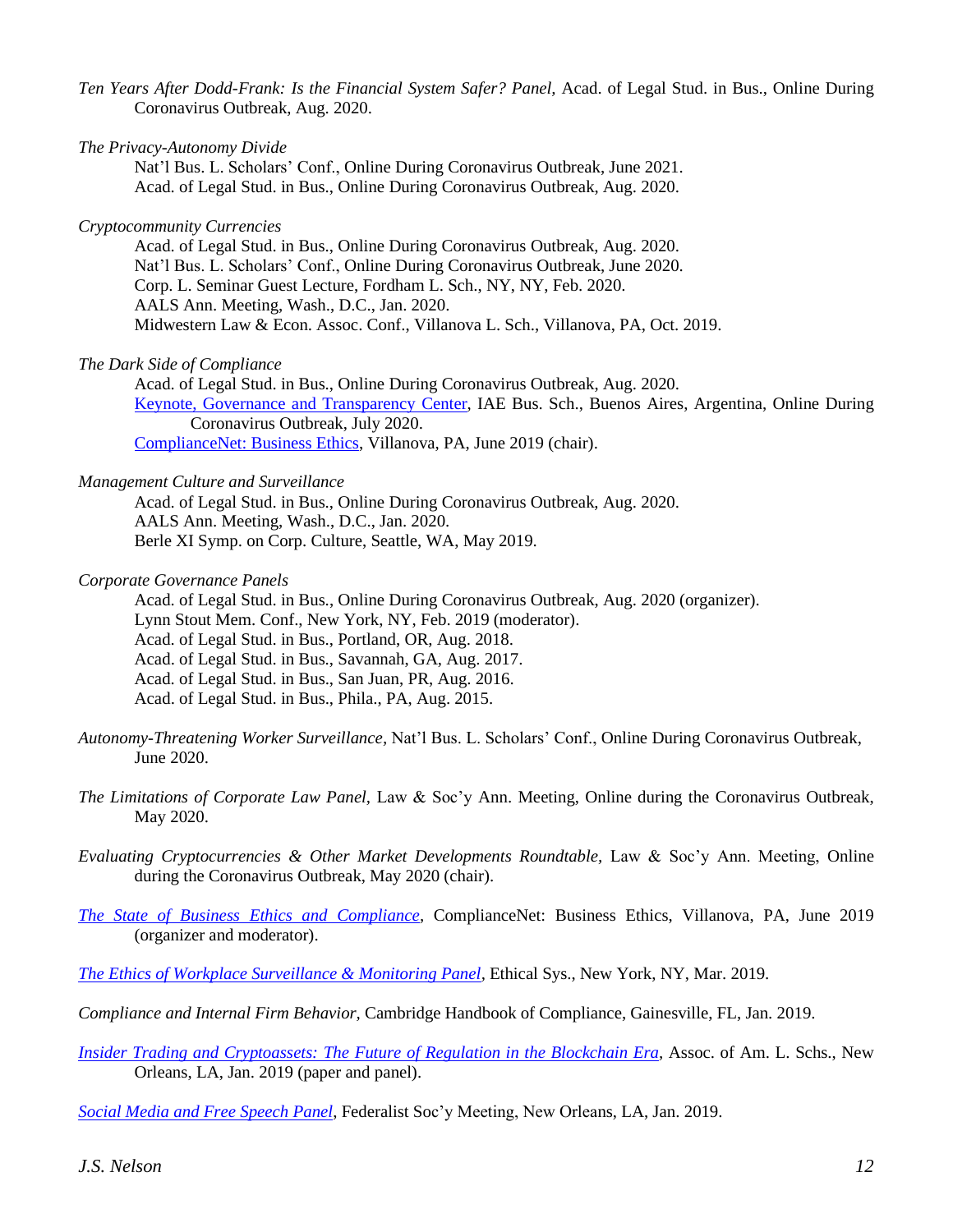*Gender, Race and Competition in the New Economy Panel*, Socio-Econ. Meeting, New Orleans, LA, Jan. 2019.

*Tom Dunfee Memorial Symposium on Law at AOM: Legal Lacunae & Governance Solutions Related to Human Well-Being (discussion of ethics in privatization of public services)* Acad. of Mgmt. Int'l Ann. Meeting, Chicago, IL, Aug. 2018 (All-Academy Panel) Acad. of Legal Stud. in Bus., Portland, OR, Aug. 2018.

*Law & Management Interdisciplinary Report Panel*, Acad. of Legal Stud. in Bus., Portland, OR, Aug. 2018.

BUSINESS ETHICS: WHAT EVERYONE NEEDS TO KNOW Acad. of Legal Stud. in Bus, Portland, OR, Aug. 2018 Mid-Atlantic Acad. of Legal Stud. in Bus., Phila., PA, Apr. 2018.

*Corporate Crime and the Ethics of Disclosure*, Law & Soc'y, Toronto, ON, Canada, June 2018.

*Disclosure-Driven Crime* (and former titles)

Bus. Ethics Colloquium, Villanova L. Sch., Villanova, PA, Apr. 2018 (organizer). Corp. Compliance & Org. Change, Notre Dame L. Sch., South Bend, IN, Apr. 2018. Assoc. of Am. L. Schs. Emerging Voices in Sec. Reg., San Diego, CA, Jan. 2018 (peer selection). Am. Bar Assoc. Crim. Justice Roundtable, Wash., D.C., Nov. 2017 (peer selection). Wharton Zicklin Ctr. Normative Bus. Ethics Workshop, Phila., PA, Oct. 2017 (competitive acceptance). Acad. of Legal Stud. in Bus., Savannah, GA, Aug. 2017 (Holmes-Cardozo Award & Distinguished Proceedings Paper). Acad. of Legal Stud. in Bus., San Juan, PR, Aug. 2016 (development track).

*At the Interface: Law, Management & Strategy*

Acad. of Mgmt., Atlanta, GA, Aug. 2017 (All-Academy Panel). Acad. of Legal Stud. in Bus., Savannah, GA, Aug. 2017.

*Entrepreneurship Law Panel*, Acad. of Legal Stud. in Bus., San Juan, PR, Aug. 2016 (organizer).

*The Normalization of Corruption*, Acad. of Legal Stud. in Bus., San Juan, PR, Aug. 2016 (development track).

- *Smothering the Agents* (and former titles)*,* Acad. of Legal Stud. in Bus., San Juan, PR, Aug. 2016 (development track).
- *Paper Dragon Thieves* (and former titles)

Acad. of Legal Stud. in Bus., San Juan, PR, Aug. 2016 (Bunche Outstanding Int'l Paper Award). Western Acad. of Legal Stud. in Bus., Monterey, CA, Mar. 2016 (Best Paper). Acad. of Legal Stud. in Bus., Phila., PA, Aug. 2015 (development track).

*The Corporate Conspiracy Vacuum* (and former titles)

Acad. of Legal Stud. in Bus., Phila., PA, Aug. 2015 (Outstanding Proceedings Paper). Western Acad. of Legal Stud. in Bus., Monterey, CA, Mar. 2015. Pac. Sw. Acad. of Legal Stud. in Bus., Palm Springs, CA, Feb. 2014 (Outstanding Paper). Acad. of Legal Stud. in Bus., Boston, MA, Aug. 2013 (development track).

*The Intracorporate Conspiracy Trap* (and former titles)

Acad. of Legal Stud. in Bus., Seattle, WA, Aug. 2014.

Western Acad. of Legal Stud. in Bus., Monterey, CA, Mar. 2014 (Best Paper).

Pac. Sw. Acad. of Legal Stud. in Bus., Palm Springs, CA, Feb. 2014.

Acad. of Legal Stud. in Bus., Boston, MA, Aug. 2013 (development track).